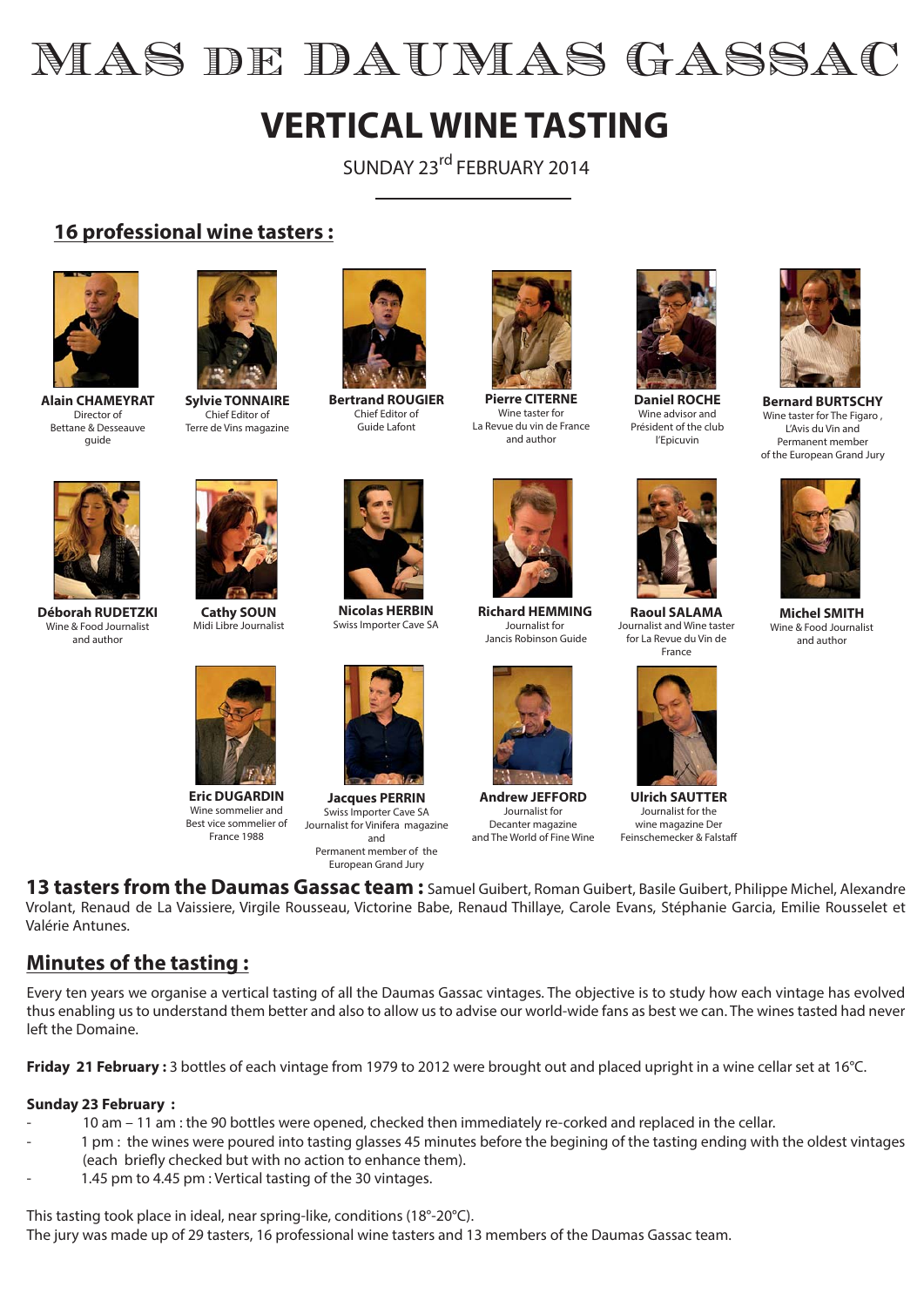#### **The tasters' comments:**

**Alain CHAMEYRAT :** « Daumas vintages are not like any other from the Languedoc. A number of 'small' vintages are proportionally far better than overall in the region, and vice versa.»

**Alexandre VROLANT :** « Generally speaking lots of elegance and finesse in these wines ; Some of them deserve special attention so as to appreciate their complexity and balance. »

**Andrew JEFFORD :** « All the wines drink well and very few are nearing their life's end. There's a sort of purity in these wines which taste so well and inspire lots emotion. »

**Basile GUIBERT :** « The wine from the Gassac valley have a unique signature that we witness constantly.»

**Bernard BURTSCHY :** « There is a blend of fine tannins and fruit, a relatively rare balance which is the trademark of great wines. Obviously some vintages are better than others. I agree with Alain Chameyrat , that these wines are unique, quite atypical of either Cabernet Sauvignon or the Languedoc. Daumas Gassac vintages have a specificity all of their own ! »

**Bertrand ROUGIER** : «Coherent in style, not one dead wine. »

**Cathy SOUN** : « What struck me most was the continuity between the vintages both on the eye and in the style. I was also impressed by their elegance and straightforwardness. »

**Daniel ROCHE :** « All the wines were magnificent on the eye. All were superb, and all had great length. It's only at Daumas Gassac that one can taste so many vintages that are still ready to drink and delicious. »

Déborah RUDETZKI : « The wines all have real personality, one can truly recognize that the style is open yet rigorous, full yet very precise. Yesteryear's wines are echoed in today's wines, still showing incredible longevity and stunning freshness. »

**Eric DUGARDIN :** « They are impressively homogeneous, magnificently balanced between body, tannin and freshness. There are young outstanding vintages in the 2005-2011 decade. »

**Jacques PERRIN**: « Once again what strikes me in the Daumas Gassac wines, apart from certain differences in the various vintages, is their aromatic freshness, their incredible ability to age well, their delicate structure with full tannins, their dynamism and, finally, they are so very drinkable.»

**Michel SMITH** : « Very well structured tannins. Great structure, freshness. The wines' delightful colour and finesse emphasize the vinification techniques, and are what distinguishes them from others.»

**Nicolas HERBIN** : « If there is one quality above all that pleases me, it's how these, and other great southern wines, truly reflect the year they were produced, particularly in the young wines (2000 to 2012); each year is quite different. You have respected each year's characteristics and they are reflected in the bottles. This is most agreeable as no year ever resembles the previous one.»

**Philippe MICHEL**: « Great potential for laying down. Not one vintage is near its life end.»

Pierre CITERNE : « Very coherent in style. The sort of wines that need explaining especially to modern drinkers ! One must explain that wine is not '' a drink now, right now'' product, especially these ! »

Raoul SALAMA: «My impression is that young vintages have become more modern, with more finesse in the extraction during the maceration stage. »

Renaud THILLAYE : « What stands out with Daumas Gassac is the balance between powerful yet fine tannins, and freshness with a superb ending.»

**Richard HEMMING**: « The thing I really appreciated about this was how different the styles were throughout all the vintages. Some of them reminded me of Bordeaux, Burgundy, Tuscany, and then all of them had a style that reflects the Languedoc. »

Roman GUIBERT: «30 magical vintages, all alive, incredibly fresh with truly elegant tannins even in the young vintages. Great wines for drinking with meals especially Mediterranean cuisine ! »

**Samuel GUIBERT** : « Daumas Gassac wines are unlike any others, neither like Bordeaux in spite of what you might expect from the grapes, nor Languedoc in spite of the Domaine's geographic location! Mas de Daumas Gassac wines are quite unique and fascinating.»

**Sylvie TONNAIRE** : « Each vintage has a very special link with its terroir. Before 1992, the wine took on a new dimension, confirming its laying down potential»

**Ulrich SAUTTER** : « I found that the mineral qualities were more expressive in recent vintages. »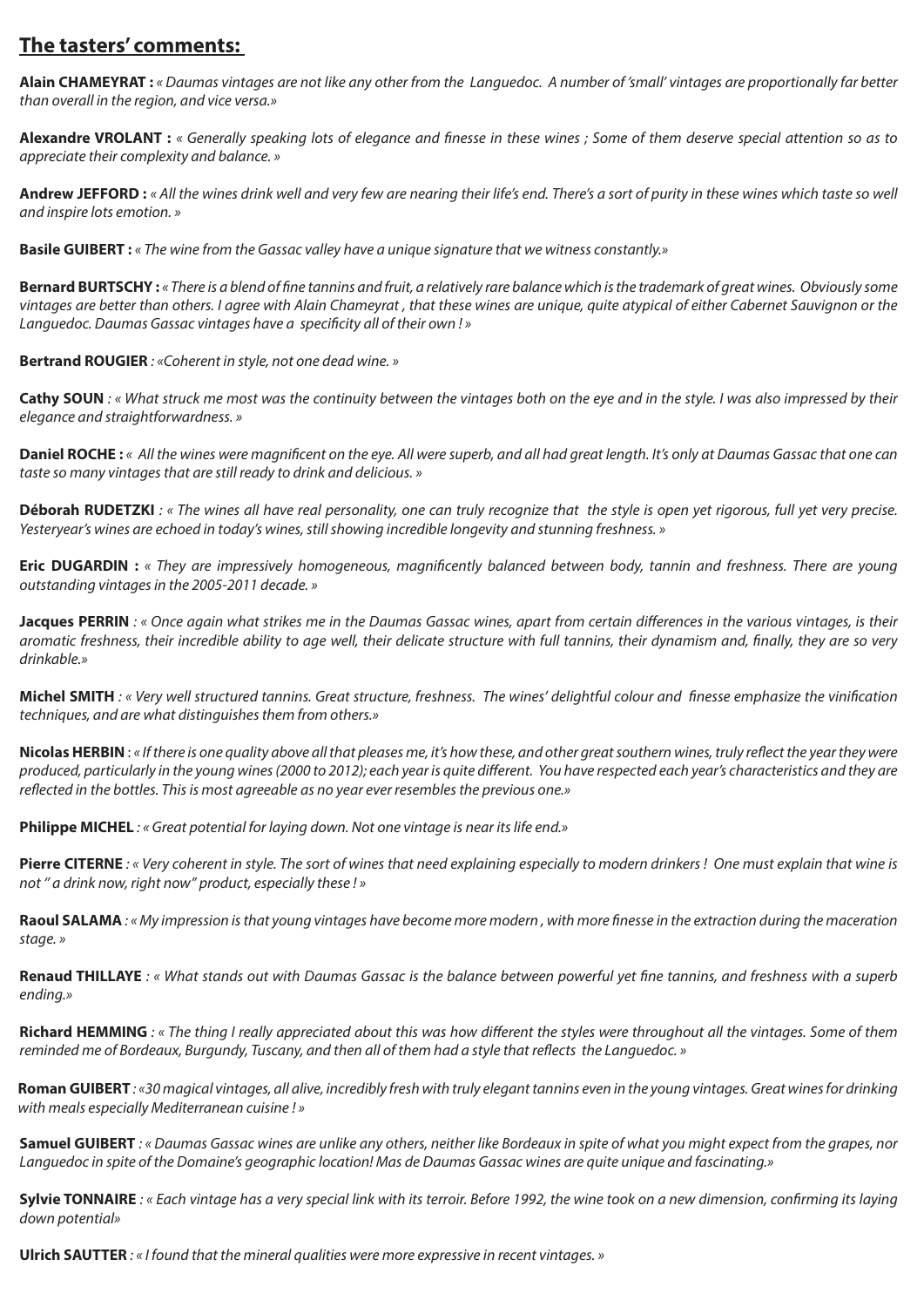#### **Ranking :**

#### THE MOST REMARKABLE THIS YEAR :

| The first | The second | The third | The fourth | The fifth    |
|-----------|------------|-----------|------------|--------------|
| 1988      | 1998       | 1985      | 1982       | 2010<br>1990 |

THE WINES MOST MENTIONNED BY THE 29 TASTERS :



#### **Of the 30 vintages tasted, 29 received a vote !**

Once again, what seems remarkable is the range of preferences over 29 Daumas Gassac vintages.

Out of 30 vintages, 29 were mentionned, each receiving a special commendation ! It is a proof of great harmony throughout all the vintages.

### **Our advice for laying down**

Vintages to drink now : **1978, 1979, 1980, 1981, 1983, 1984, 1986, 1987, 1991, 1993, 1996, 1997, 1999**

Vintages to lay down : **2005, 2006, 2008, 2009, 2010, 2011, 2012**

Vintages delicious to drink now but which can also be kept : **1982, 1985, 1988, 1989, 1990, 1992, 1994, 1995, 1998, 2000, 2001, 2002, 2003, 2004, 2007**